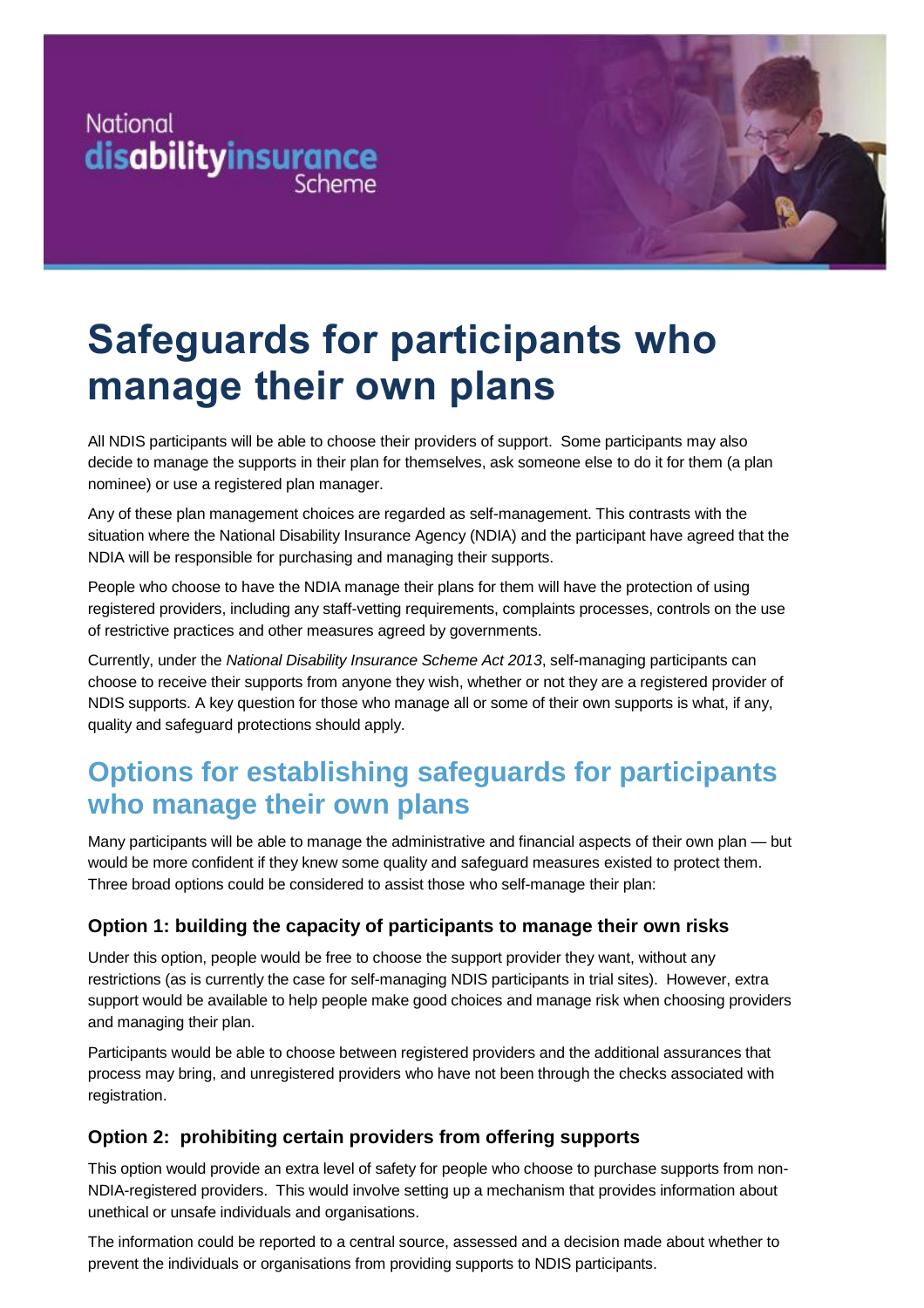### **National** National<br>**disabilityinsurance**

The scope of such a scheme would be limited to people and organisations that provide certain supports which can involve an increased risk of harm to participants. It would not duplicate existing schemes, such as those in the health sector.

#### **Option 2a: negative licensing scheme**

All providers, including unregistered ones, would be subject to the proposed NDIS Code of Conduct (see the fact sheet on NDIA Provider Registration).

Providers who do not behave in a way that is consistent with the code could be prohibited from offering further supports.

The scheme could apply to all disability-related supports (regardless of whether they were paid for using NDIS funds), or it could be limited only to supports purchased with NDIS funds.

#### **Option 2b: creation of an excluded persons or barred persons scheme**

Under this option, employers would be required to report an employee whose behavior has endangered the wellbeing and safety of participants.

The reports would be investigated and people found unsuitable to work in the sector would be placed on an excluded-persons list.

Those who intend to employ individuals in certain roles would have to consult the excluded persons list before engaging an individual.

A self-managing NDIS participant would be able to check the list, but it would not be mandatory nor would it be mandatory that they report on employees.

#### **Option 3: participants required to use a provider approved or screened by the NDIA**

Under the NDIS legislation, self-managing participants can choose to receive supports from anyone they wish, regardless of whether they are registered with the NDIA.

This option would change that. Participants would still choose whoever they want to provide their supports, but that person or provider would have to be registered with the NDIA.

Participants who self-manage could choose their own support provider even if they are not registered with the NDIA but that provider would then need to go through a process to be registered. The NDIA can register a provider for just that participant.

In order to obtain registration, the NDIA could require providers to, at a minimum, have a police check so that the participant is aware of any criminal history prior to engaging them to provide their supports.

#### **Option 3a: separate registration process with limited conditions**

Under this approach, the NDIA would set up a separate registration process for providers who selfmanaging participants wish to engage to deliver their supports — but who are not already registered.

The NDIA would make it a condition of funding for providers of certain types of supports that, if they are not fully registered, they would need to obtain approval to be on this second, more limited, list.

Instead of the standard registration process, these providers would need to pass a background check based on a screening for criminal history to ensure their history does not suggest they pose a risk to NDIS participants. They would also be required to abide by the NDIS Code of Conduct.